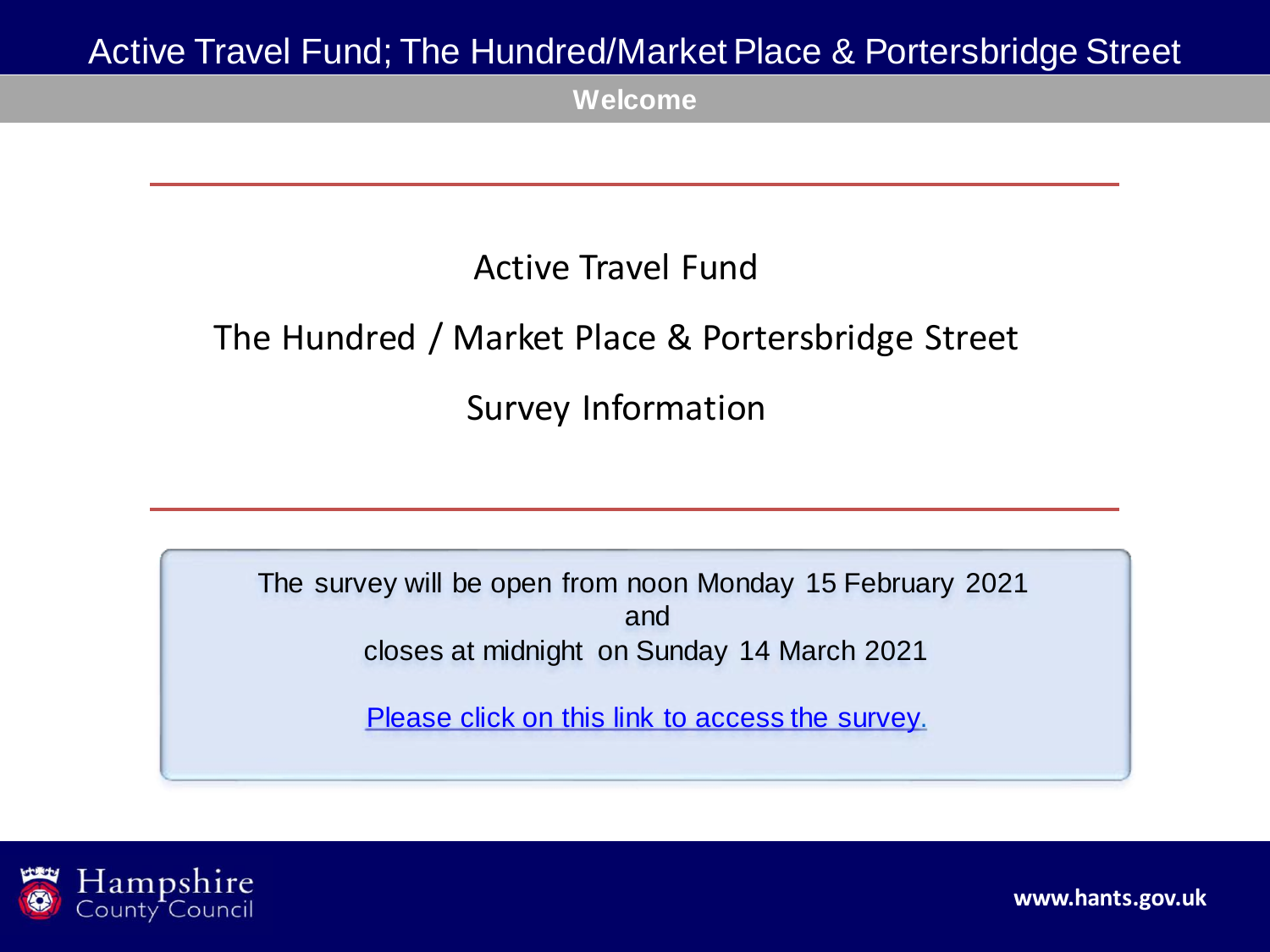**1. Scheme Overview**

#### **SCHEME OVERVIEW**

The proposals are to improve the temporary social distancing measures that were introduced over the Summer, with better quality measures, such as large wooden planters. These could be kept in place for an extended period of time and are more in keeping with Romsey.

As the temporary closure of The Hundred has changed traffic flows around the town, we are also considering making Portersbridge Street temporarily one way, so traffic would only be able to travel along it between Latimer Street and Church Street.

#### **The objectives of this scheme are to;**

- Change the temporary measures so they are more attractive;
- Enabling social distancing;
- Support the economic recovery of the town centre
- Reduce traffic on Portersbridge Street.

Hampshire County Council is committed to creating better spaces for people walking and cycling in and around our towns to enable social distancing for safe, essential journeys and exercise during the Coronavirus (COVID-19) pandemic - and as we work towards a period of recovery.

Following a successful bid to the Government's Active Travel Fund, the County Council is considering a number of walking and cycling improvements across the county. Subject to feedback, the funding will be used to provide a range of measures across Hampshire to create better spaces for walking and cycling in local communities and which will be fully funded by the Government.

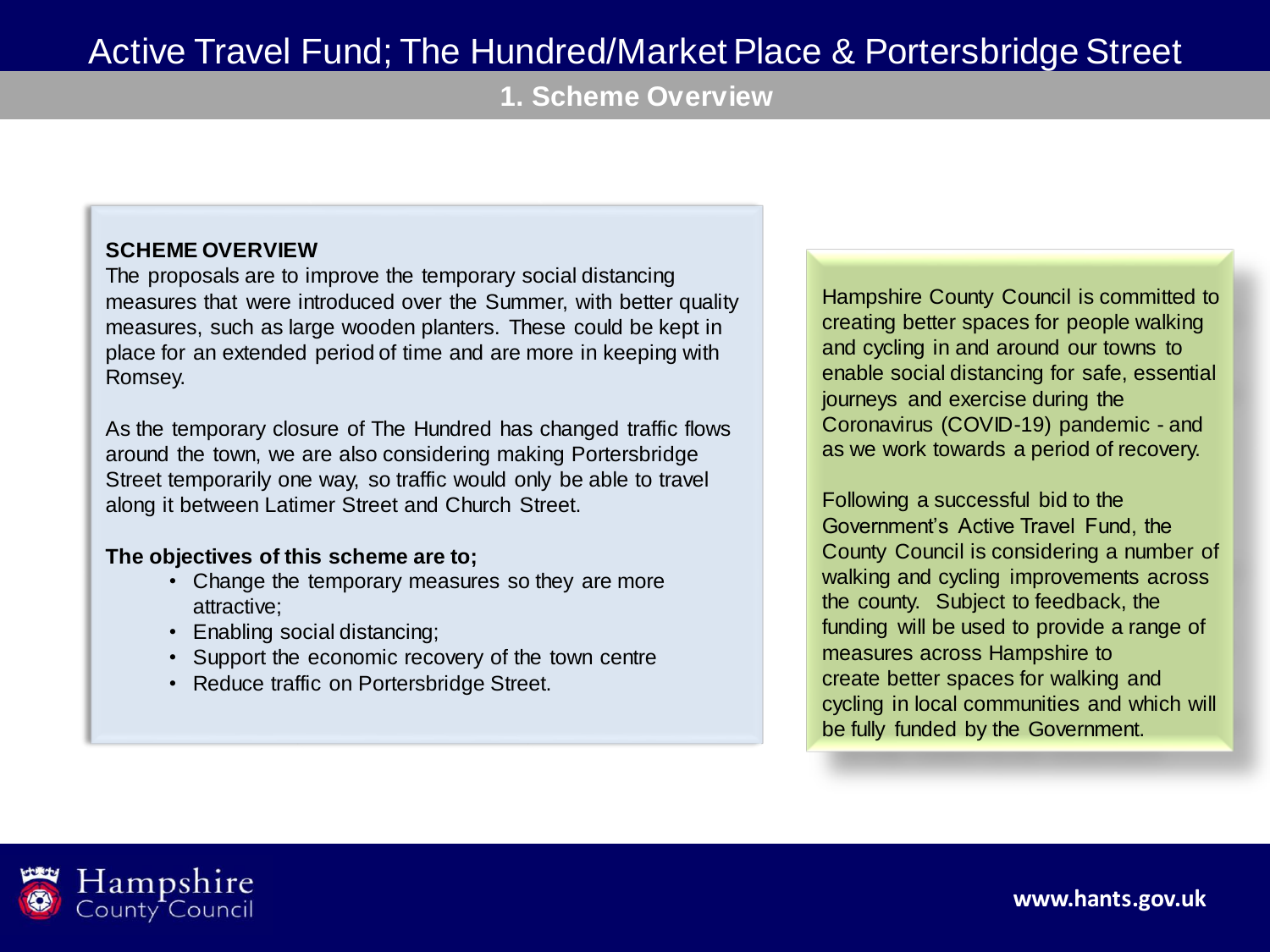**2. The Hundred & Market Place Plan**



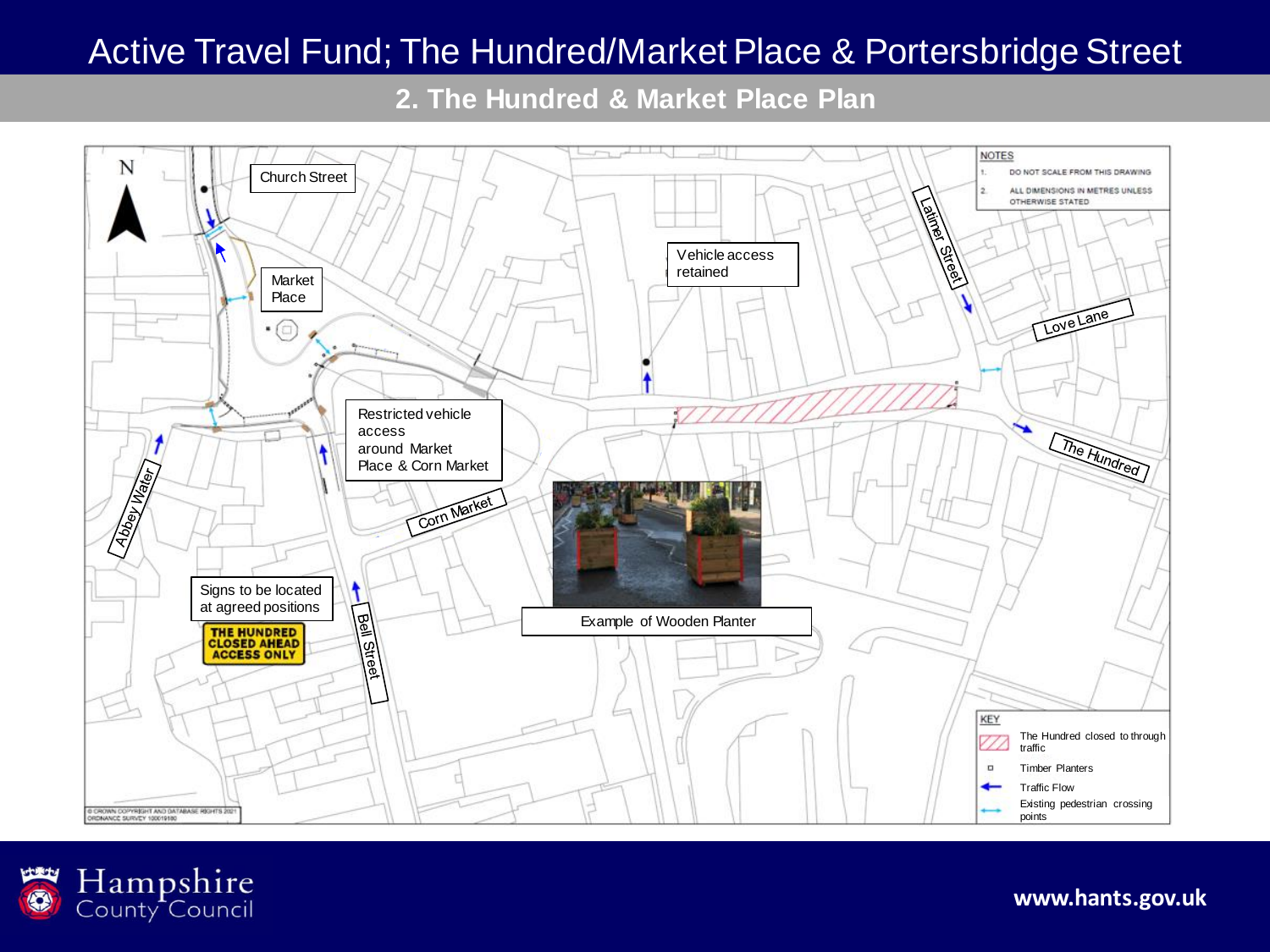**3. Portersbridge Street Temporary Access Plan**



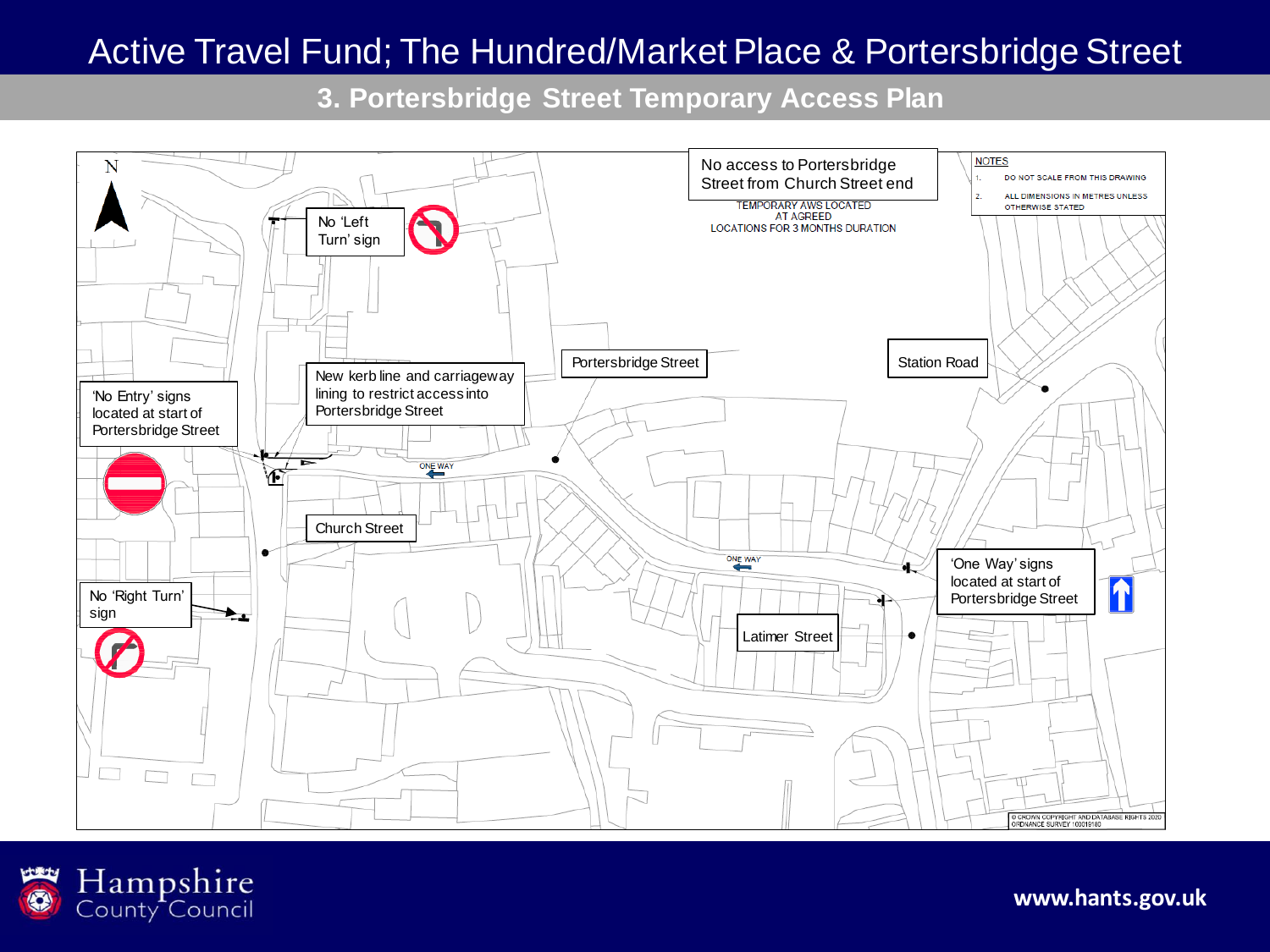**4. Frequently Asked Questions**

#### **Why is the scheme needed?**

We want to enhance The Hundred / Market Place closure to make it more attractive and we would also like to prevent traffic using Portersbridge Street as a through route, whilst The Hundred is closed.

#### **Why can't the scheme be part time e.g. between 8am and 4pm?**

We have considered a part time scheme, but have discounted it due to operational, cost and safety reasons.

#### **Why are you not considering closing The Hundred permanently?**

Currently the scheme proposal is not to make it permanent. However, it may be in future, subject to separate consultation, public support and funding.

#### **How am I supposed to get deliveries for my business which is located in the closed off section?**

We are asking businesses to continue to use the delivery lay-bys in Church Street, Broadwater Car Park and Latimer Street.

#### **Will emergency services still have access?**

Yes, emergency services and refuse vehicles will still be able to access The Hundred from the Latimer Street end. We are engaging with them and will check the final scheme against their requirements to make sure they are acceptable.

#### **If I'm parking in the disabled bay in Market Place (outside Caffè Nero) and the Market is using the Corn Market how am I supposed to exit?**

There is space for you to turn in the road if necessary.

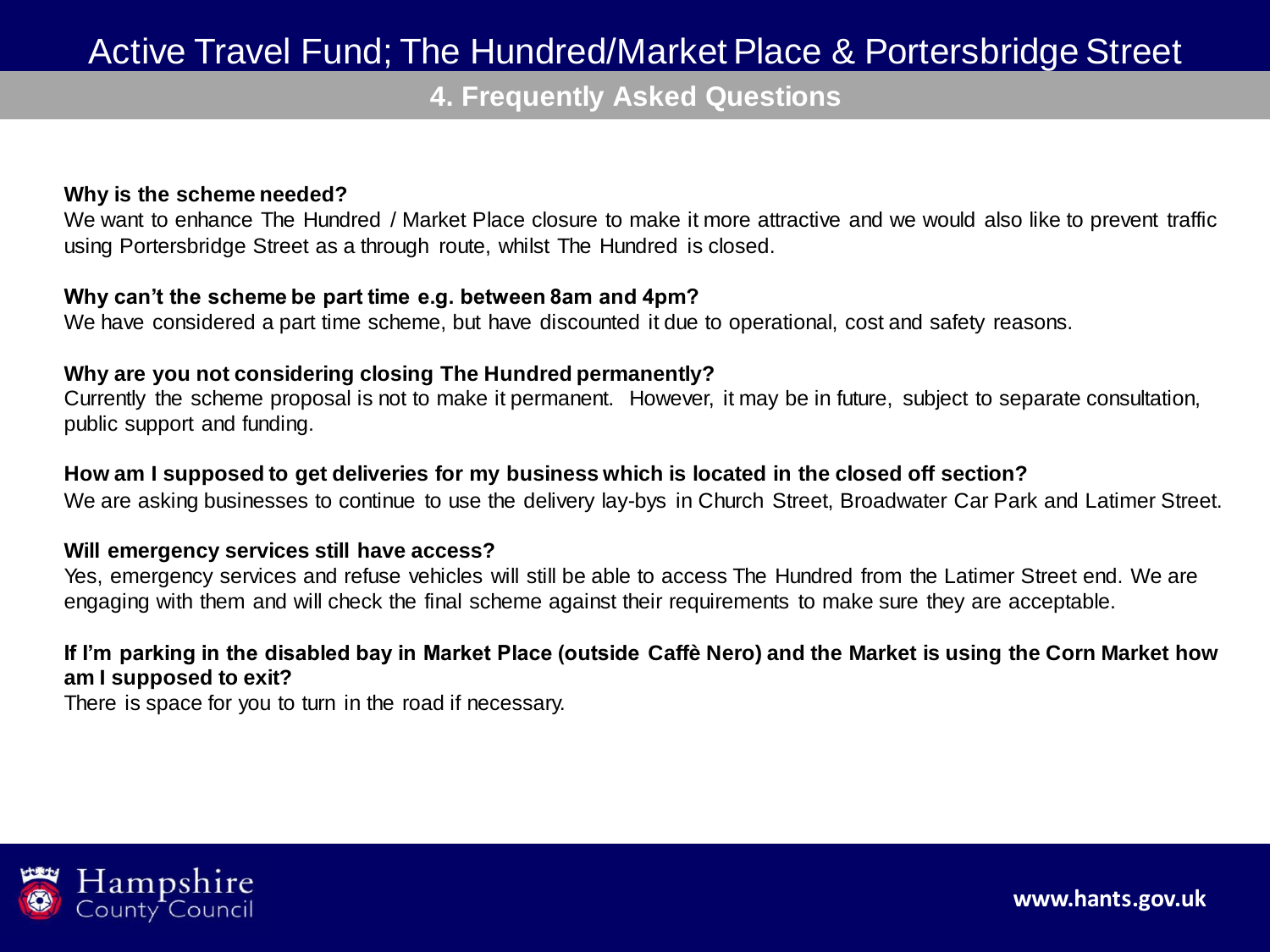**5. Frequently Asked Questions**

### **What about the extra traffic on other roads and streets around the Town centre area?**

We have recorded extra traffic using Portersbridge Street which is why we are proposing changes to help improve the situation.

As part of the funding agreement with the Department for Transport we will be monitoring traffic on key roads, so we will keep this under review.

### **How will the closure in The Hundred be enforced?**

A traffic regulation order (TRO) will be required for the closure which can be enforced by the police.

### **How will the one-way along Portersbridge Street be enforced?**

A traffic regulation order (TRO) will be required. We are also proposing to make temporary changes to the junction with Church Street to deter drivers from turning into Portersbridge Street. Traffic signs will be changed, and we will put up signs on the approaches to the town centre area to inform drivers of the changes, so that they can take different routes.

### **How long will it take to build?**

Less than one week.

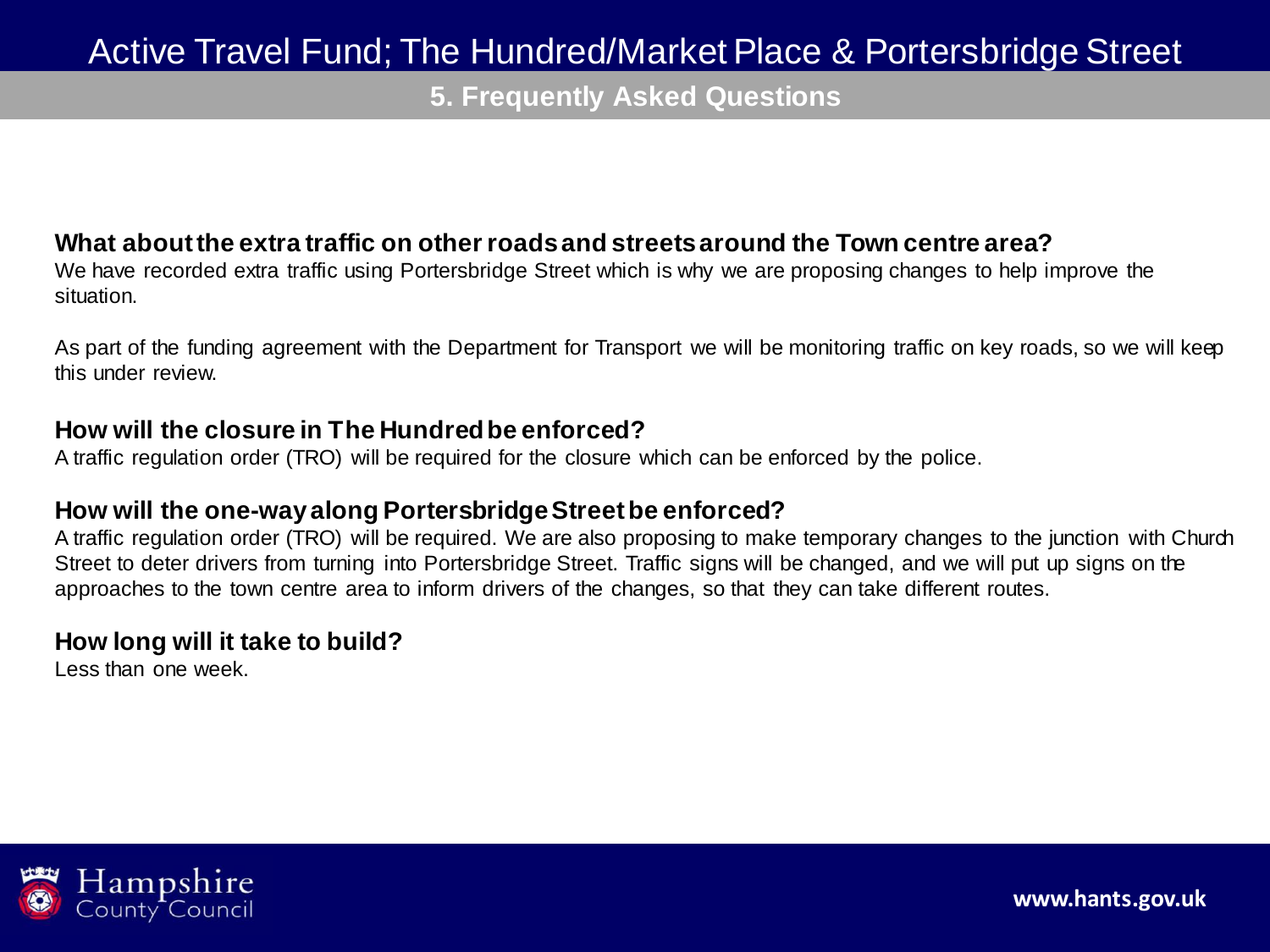**6. Next Steps**